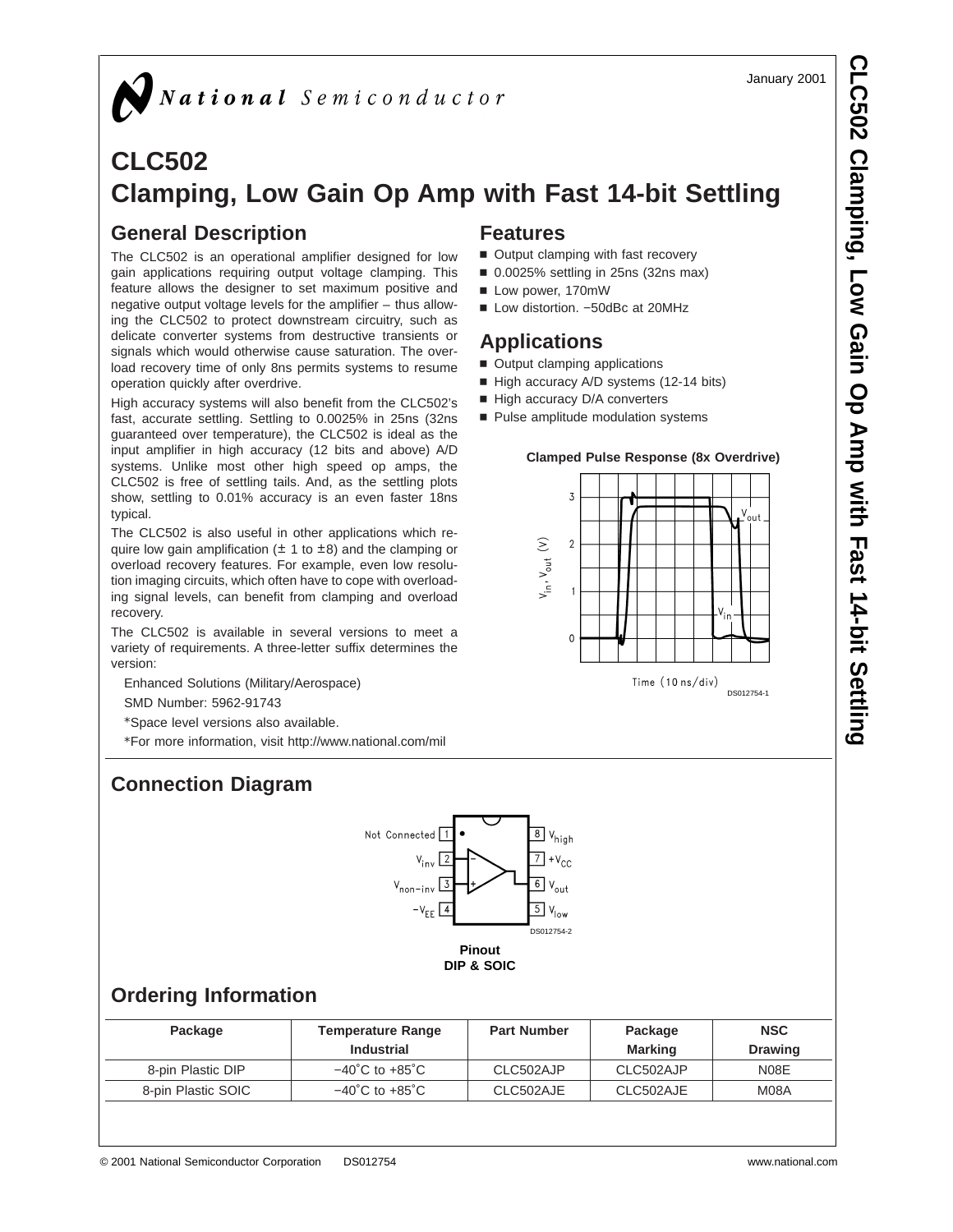# **Absolute Maximum Ratings (Note 1)**

**If Military/Aerospace specified devices are required, please contact the National Semiconductor Sales Office/ Distributors for availability and specifications.**

| Supply Voltage $(V_{CC})$                                                                        | ±7V               |
|--------------------------------------------------------------------------------------------------|-------------------|
| $I_{\text{OUT}}$<br>Output is short circuit protected to<br>ground, but maximum reliability will |                   |
| be maintained if $I_{\text{OUT}}$ does not                                                       |                   |
| exceed                                                                                           | 60 <sub>m</sub> A |
| Common Mode Input Voltage                                                                        | $\pm V_{CC}$      |
| Junction Temperature                                                                             | $+150^{\circ}$ C  |

Operating Temperature Range  $-40^{\circ}$ C to +85°C Storage Temperature Range  $-65^{\circ}$ C to +150 $^{\circ}$ C Lead Solder Duration (+300°C) 10 sec ESD (Human Body Model) 1000V

# **Operating Ratings**

| <b>Thermal Resistance</b> |                   |                   |
|---------------------------|-------------------|-------------------|
| Package                   | $\theta_{\rm IC}$ | $\theta_{IA}$     |
| <b>MDIP</b>               | 65°C/W            | $120^{\circ}$ C/W |
| SOIC.                     | 60°C/W            | $140^{\circ}$ C/W |

### **Electrical Characteristics**

(A<sub>V</sub> = +2, V<sub>CC</sub> = ±5V, R<sub>L</sub> =100Ω, R<sub>f</sub> = 250Ω, V<sub>H</sub> = +3V, V<sub>L</sub> = -3V)

| Symbol          | <b>Parameter</b>                                         | <b>Conditions</b>                      | Typ             |                          | Max/Min Ratings (Note 2) |                          | <b>Units</b> |
|-----------------|----------------------------------------------------------|----------------------------------------|-----------------|--------------------------|--------------------------|--------------------------|--------------|
|                 | <b>Ambient Temperature</b>                               | CLC502AJ                               | $+25^{\circ}$ C | $-40^{\circ}$ C          | $+25^{\circ}$ C          | $+85^{\circ}$ C          |              |
|                 | <b>Frequency Domain Performance</b>                      |                                        |                 |                          |                          |                          |              |
| <b>SSBW</b>     | -3dB Bandwidth                                           | $V_{\text{OUT}} < 0.5V_{\text{PP}}$    | 150             | >100                     | >110                     | >100                     | <b>MHz</b>   |
| <b>LSBW</b>     |                                                          | $V_{OUT}$ <5 $V_{PP}$                  | 65              | >40                      | >40                      | >40                      | <b>MHz</b>   |
|                 | <b>Gain Flatness</b>                                     | $V_{\text{OUT}}$ < 0.5 $V_{\text{PP}}$ |                 |                          |                          |                          |              |
| <b>GFPL</b>     | Peaking                                                  | DC to 25MHz                            | $\mathbf 0$     | < 0.4                    | < 0.3                    | < 0.4                    | dВ           |
| <b>GFPH</b>     | Peaking                                                  | >25MHz                                 | 0               | $0.7$                    | < 0.5                    | < 0.7                    | dB           |
| <b>GFR</b>      | Rolloff (Note 5)                                         | DC to 50MHz                            | 0.5             | 1.0                      | 1.0                      | 1.0                      | dВ           |
| <b>LPD</b>      | Linear Phase Deviation                                   | DC to 50MHz                            | 0.4             | 1.2                      | < 1.0                    | 1.2                      | dea          |
|                 | <b>Time Domain Performance</b>                           |                                        |                 |                          |                          |                          |              |
| <b>TRS</b>      | Rise and Fall Time                                       | 0.5V Step                              | 2.7             | $3.5$                    | < 3.2                    | < 3.5                    | ns           |
| <b>TRL</b>      |                                                          | 5V Step                                | 5.0             | < 8                      | < 8                      | < 8                      | ns           |
| <b>TS14</b>     | Settling Time to $\pm$ 0.0025%                           | 2V Step                                | 25              | $32$                     | $32$                     | $32$                     | ns           |
| <b>TSP</b>      | ± 0.01%                                                  | 2V Step                                | 18              | $25$                     | $25$                     | $25$                     | ns           |
| <b>TSS</b>      | ± 0.1%                                                   | 2V Step                                | 10              | $<$ 15                   | $15$                     | $15$                     | ns           |
| <b>OS</b>       | Overshoot                                                | 0.5V Step                              | $\mathbf 0$     | $10$                     | $10$                     | $10$                     | $\%$         |
| <b>SR</b>       | <b>Slew Rate</b>                                         |                                        | 800             | >500                     | >500                     | >500                     | $V/\mu s$    |
|                 | <b>Distortion And Noise Performance</b>                  |                                        |                 |                          |                          |                          |              |
| HD <sub>2</sub> | 2nd Harmonic Distortion                                  | $2V_{PP}$ , $20MHz$                    | $-50$           | $< -38$                  | $< -43$                  | $< -43$                  | dBc          |
| HD <sub>3</sub> | 3rd Harmonic Distortion                                  | $2V_{\text{PP}}$ , 20MHz               | $-60$           | $< -53$                  | $< -53$                  | $< -53$                  | dBc          |
|                 | <b>Equivalent Input Noise</b>                            |                                        |                 |                          |                          |                          |              |
| <b>SNF</b>      | Noise Floor                                              | $>1$ MHz                               | $-157$          | $< -155$                 | $< -155$                 | $< -155$                 | dBm<br>(1Hz) |
| <b>INV</b>      | <b>Integrated Noise</b>                                  | 1MHz to<br>150MHz                      | 40              | $<$ 49                   | $<$ 49                   | $<$ 49                   | μV           |
| DG              | Differential Gain (Note 4)                               |                                        | 0.01            |                          |                          |                          | $\%$         |
| DP              | Differential Phase (Note 4)                              |                                        | 0.05            | $\overline{\phantom{0}}$ | $\overline{\phantom{0}}$ | $\overline{\phantom{0}}$ | deg          |
|                 | <b>Clamp performance</b>                                 |                                        |                 |                          |                          |                          |              |
| <b>OVC</b>      | Overshoot in Clamp                                       | 2x Overdrive                           | 5               |                          | 10                       |                          | %            |
| <b>TSO</b>      | Overload Recovery from Clamp                             | 2x Overdrive                           | 8               | < 15                     | $15$                     | $15$                     | ns           |
| <b>VOC</b>      | Clamp Accuracy(Note 3)                                   | 2x Overdrive                           | ±0.2            | $< \pm 0.3$              | $< \pm 0.3$              | $< \pm 0.3$              | V            |
| ICL             | Input Bias Current on V <sub>H</sub> , or V <sub>L</sub> |                                        | 20              | $<$ 75                   | $35$                     | $35$                     | μA           |
| <b>CBW</b>      | -3dB Bandwidth                                           | $V_L$ or $V_H =$<br>$2V_{PP}$          | 50              | $\qquad \qquad -$        | $\overline{\phantom{0}}$ | $\overline{\phantom{m}}$ | MHz          |
| <b>CMC</b>      | Clamp Voltage Range                                      | $V_H$ or $V_L$                         |                 | $< \pm 3.0$              | $< \pm 3.3$              | $< \pm 3.3$              | V            |
|                 | <b>Static, DC Performance</b>                            |                                        |                 |                          |                          |                          |              |
| <b>VIO</b>      | Input Offset Voltage (Note 3)                            |                                        | 0.5             | 2.6                      | 1.6                      | 2.8                      | mV           |
|                 |                                                          |                                        |                 |                          |                          |                          |              |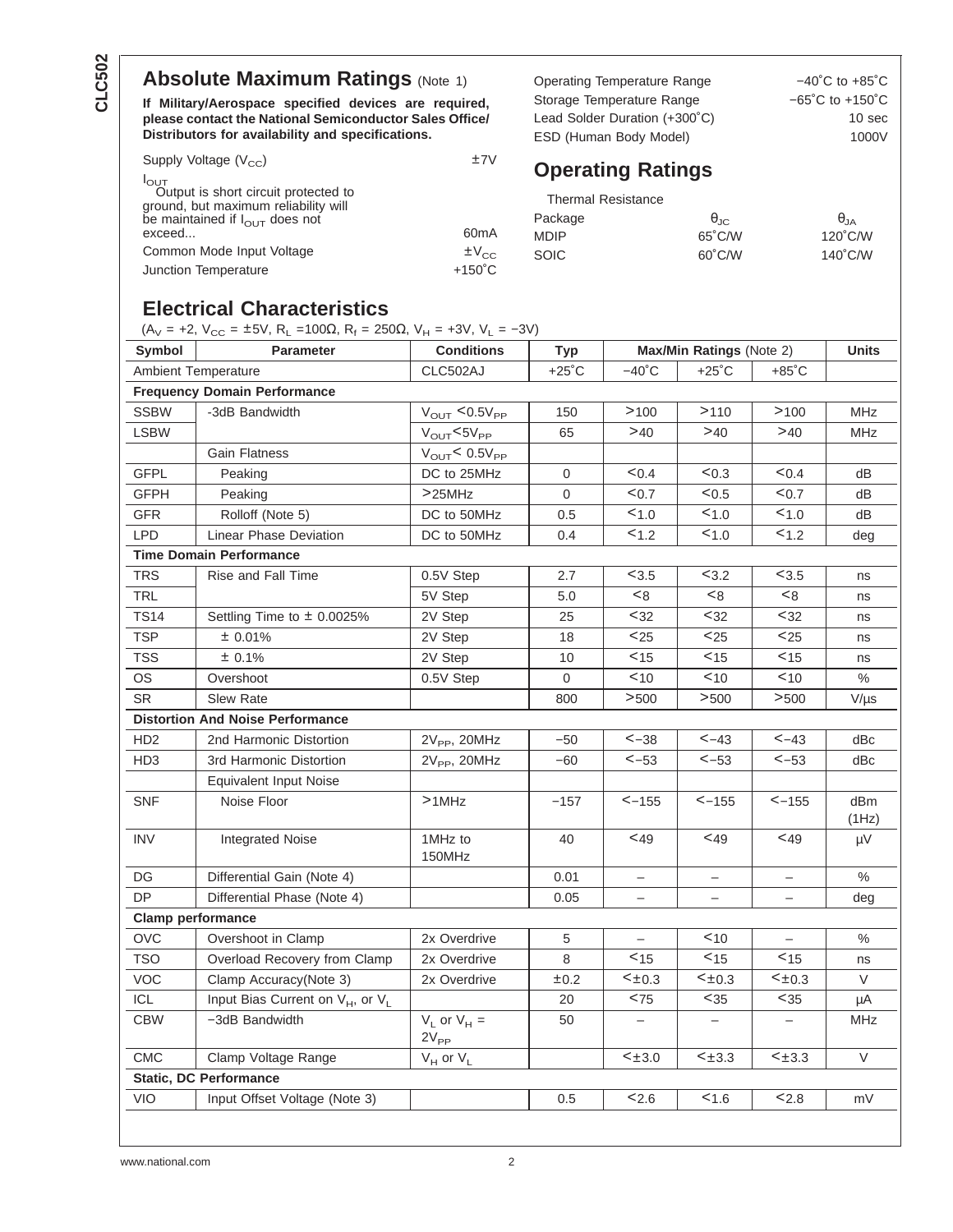|             | <b>Electrical Characteristics (Continued)</b>                                                             |                   |            |             |                          |        |                                      |
|-------------|-----------------------------------------------------------------------------------------------------------|-------------------|------------|-------------|--------------------------|--------|--------------------------------------|
| Symbol      | $(A_V = +2, V_{CC} = \pm 5V, R_L = 100\Omega, R_f = 250\Omega, V_H = +3V, V_L = -3V)$<br><b>Parameter</b> | <b>Conditions</b> | <b>Typ</b> |             | Max/Min Ratings (Note 2) |        | <b>Units</b>                         |
|             | <b>Static, DC Performance</b>                                                                             |                   |            |             |                          |        |                                      |
| <b>DVIO</b> | Average Temperature<br>Coefficient                                                                        |                   | 3          | 12          |                          | < 12   | $\mu$ V/ $^{\circ}$ C                |
| <b>IBN</b>  | Input Bias Current (Note 3)                                                                               | Non-Inverting     | 10         | $<$ 45      | $25$                     | $35$   | μA                                   |
| <b>DIBN</b> | Average Temperature<br>Coefficient                                                                        |                   | 100        | < 250       | $\overline{\phantom{0}}$ | < 100  | $nA$ <sup><math>\circ</math></sup> C |
| <b>IBI</b>  | Input Bias current (Note 3)                                                                               | Inverting         | 10         | < 50        | $30$                     | $<$ 40 | μA                                   |
| <b>DIBI</b> | Average Temperature<br>Coefficient                                                                        |                   | 100        | < 250       | $\qquad \qquad -$        | < 100  | $nA$ <sup>°</sup> C                  |
| <b>PSRR</b> | Power Supply Rejection Ratio                                                                              |                   | 68         | >55         | >60                      | >60    | dB                                   |
| <b>CMRR</b> | Common Mode Rejection Ratio                                                                               |                   | 65         | >55         | >60                      | >60    | dB                                   |
| <b>ICC</b>  | Supply Current (Note 3)                                                                                   | No Load           | 17         | $23$        | $23$                     | $23$   | mA                                   |
|             | <b>Miscellaneous Performance</b>                                                                          |                   |            |             |                          |        |                                      |
| <b>RIN</b>  | Non-Inverting Input                                                                                       | Resistance        | 150        | >50         | >85                      | >85    | $k\Omega$                            |
| <b>CIN</b>  |                                                                                                           | Capacitance       | 35         | < 5.5       | < 5.5                    | < 5.5  | рF                                   |
| <b>RO</b>   | Output Impedance                                                                                          | at DC             | 0.1        | < 0.2       | < 0.2                    | < 0.2  | $\Omega$                             |
| <b>CMIR</b> | Common Mode Input Range                                                                                   |                   | 3.0        | >2.0        | >2.5                     | >2.5   | $\vee$                               |
| VO          | Output Voltage Range                                                                                      | No Load           | ±3.5V      | $> \pm 3.0$ | >13.2                    | >13.2  | $\vee$                               |
| IO.         | <b>Output Current</b>                                                                                     |                   | ±55        | >±25        | >±45                     | >±45   | mA                                   |

**Note 1:** "Absolute Maximum Ratings" are those values beyond which the safety of the device cannot be guaranteed. They are not meant to imply that the devices should be operated at these limits. The table of "Electrical Characteristics" specifies conditions of device operation.

**Note 2:** Min/max ratings are based on product characterization and simulation. Individual parameters are tested as noted. Outgoing quality levels are determined from tested parameters.

**Note 3:** AJ-level: spec. is 100% tested at +25˚C.

**Note 4:** Differential gain and phase measure at  $A_v = +2V$ ,  $R = 250\Omega$ 

Note 5: R<sub>L</sub> = 150Ω, 1V<sub>PP</sub> equivalent video signal, 0-100 IRE, 40 IRE<sub>PP</sub> 0 IRE = 0 volts, at 75Ω load and 3.58 MHz

### **Typical Performance Characteristics** (T<sub>A</sub> = 25°, A<sub>V</sub> = +2, V<sub>CC</sub> = ±5V, R<sub>L</sub> = 100 $\Omega$ , R<sub>f</sub> = 250 $\Omega$ , V<sub>H</sub> = +3V,  $V_L = -3V$ )

#### **Non-Inverting Frequency Response**



#### **Inverting Frequency Response**



**CLC502**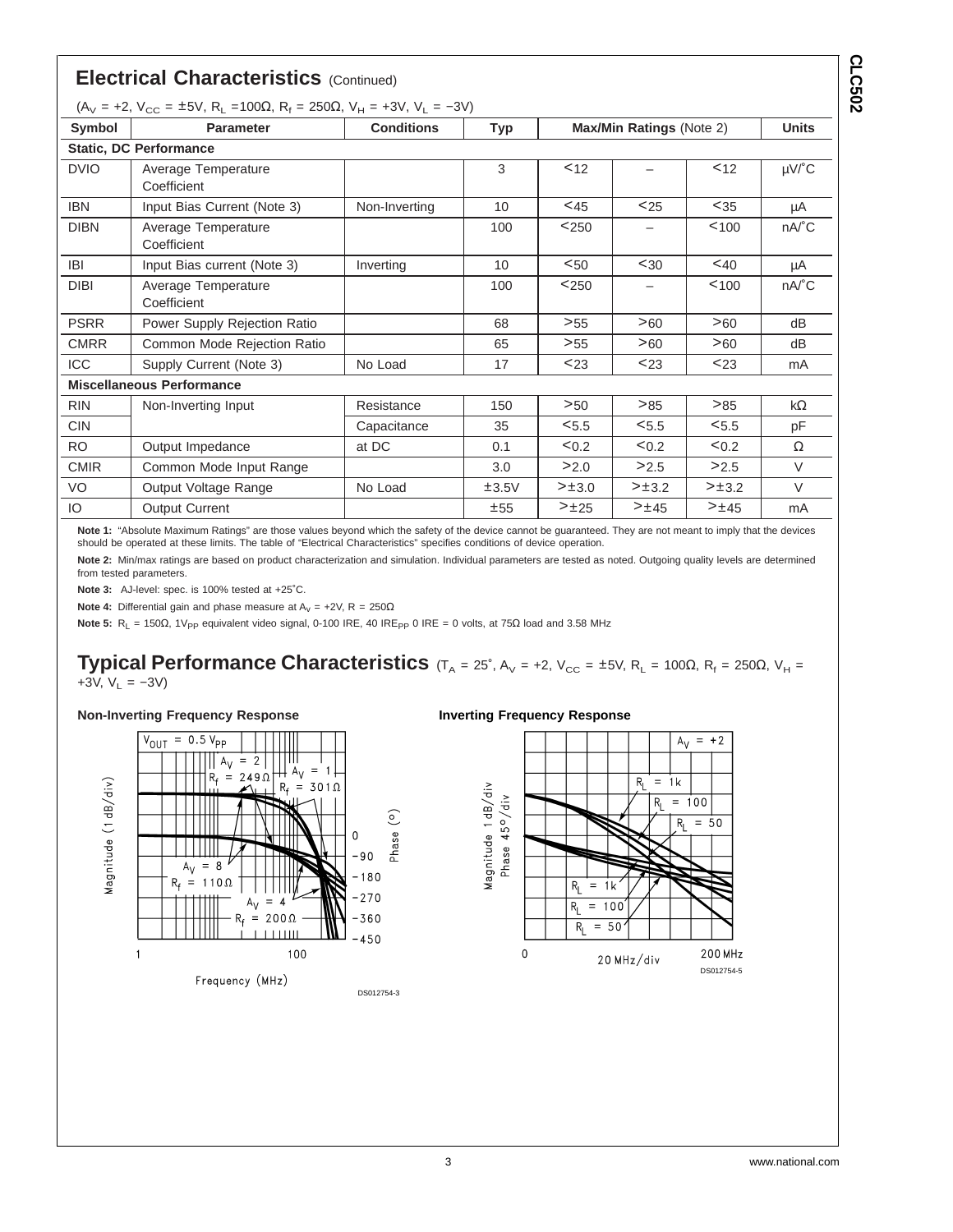**Typical Performance Characteristics** (T<sub>A</sub> = 25°, A<sub>V</sub> = +2, V<sub>CC</sub> = ±5V, R<sub>L</sub> = 100Ω, R<sub>f</sub> = 250Ω, V<sub>H</sub> = +3V,  $V_L = -3V$ )) (Continued)

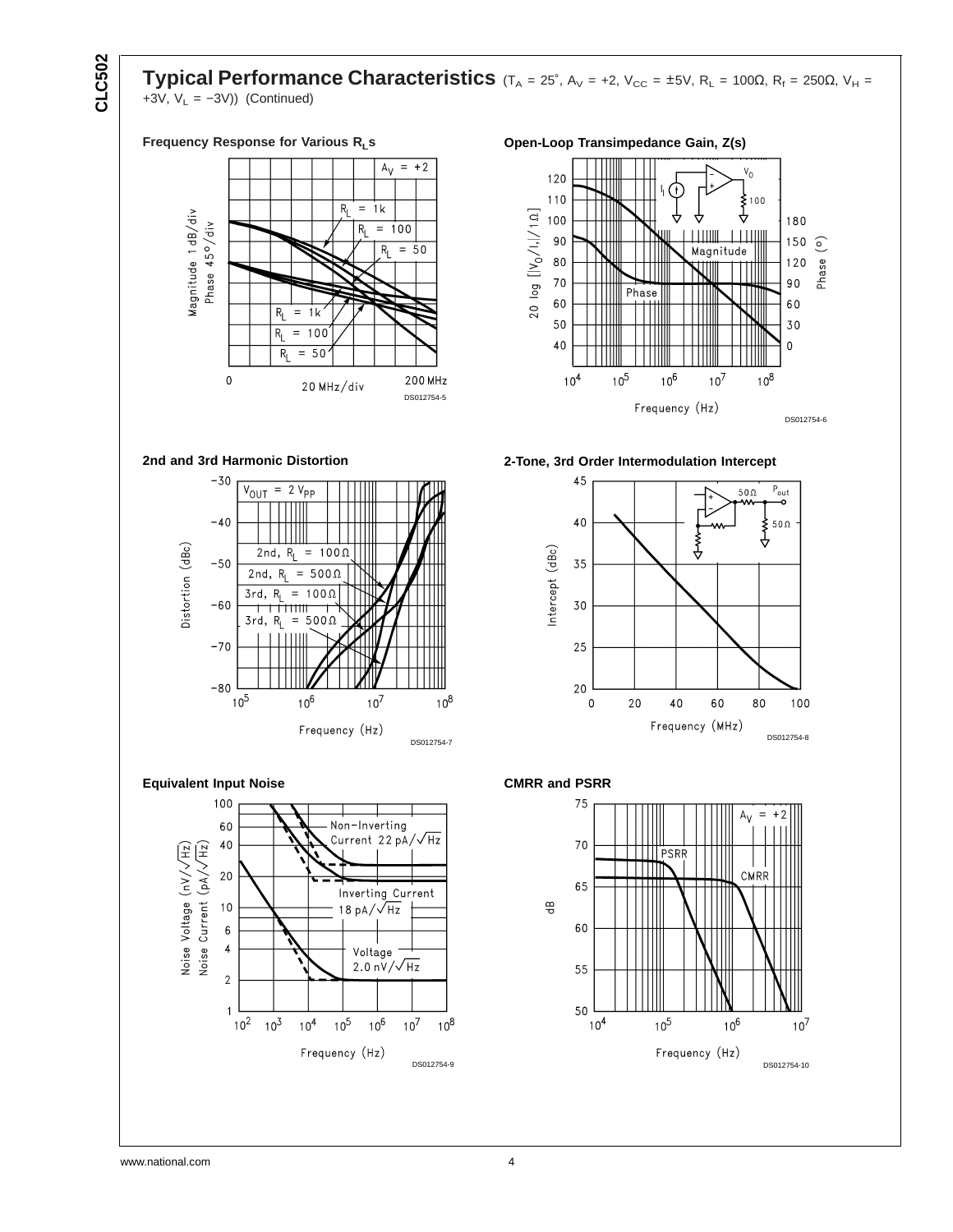### **Typical Performance Characteristics** (T<sub>A</sub> = 25°, A<sub>V</sub> = +2, V<sub>CC</sub> = ±5V, R<sub>L</sub> = 100 $\Omega$ , R<sub>f</sub> = 250 $\Omega$ , V<sub>H</sub> = +3V,  $V_L = -3V$ )) (Continued)



#### **Long-Term Settling, Clamped (4x overdrive)**







#### **Nonlinearity Near Clamp Voltage**



5 ns/div

DS012754-12

50





**CLC502**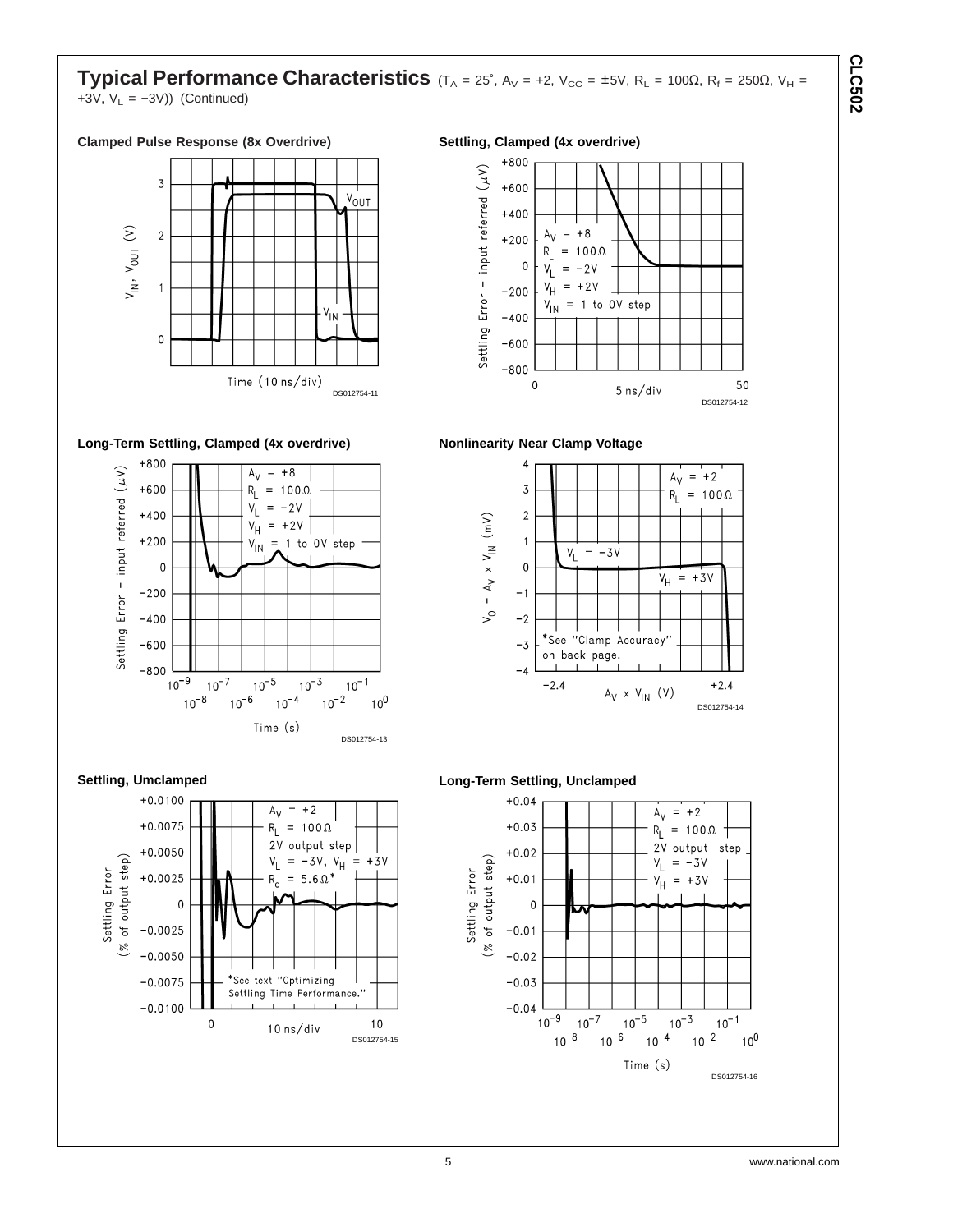**CLC502**

**Typical Performance Characteristics** (T<sub>A</sub> = 25°, A<sub>V</sub> = +2, V<sub>CC</sub> = ±5V, R<sub>L</sub> = 100Ω, R<sub>f</sub> = 250Ω, V<sub>H</sub> = +3V,  $V_L = -3V$ )) (Continued)

#### **Settling Time vs. Capacitive Load**



# **Application Division**



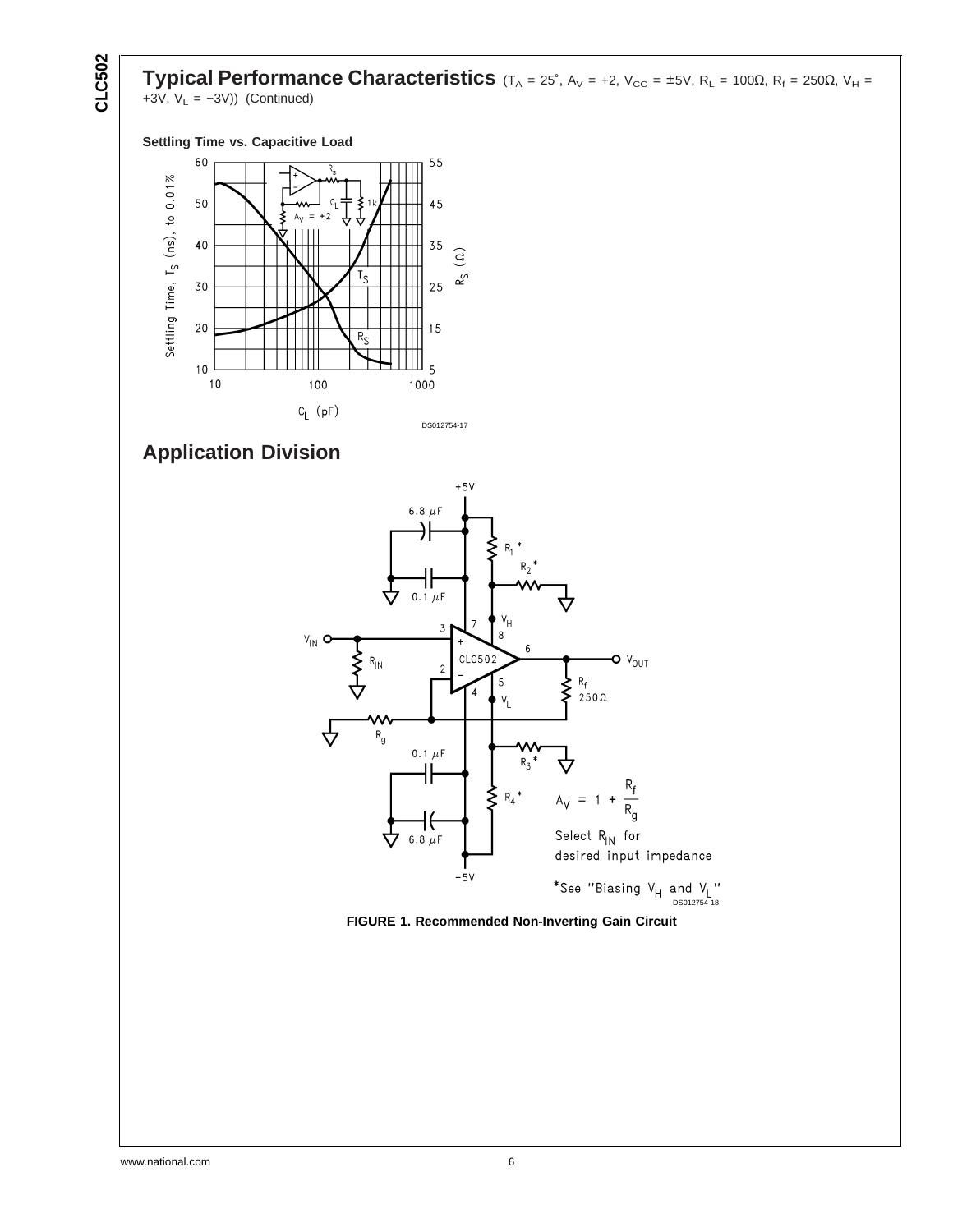# **Application Division (Continued)**



**FIGURE 2. Recommended Inverting Gain Circuit**





**CLC502**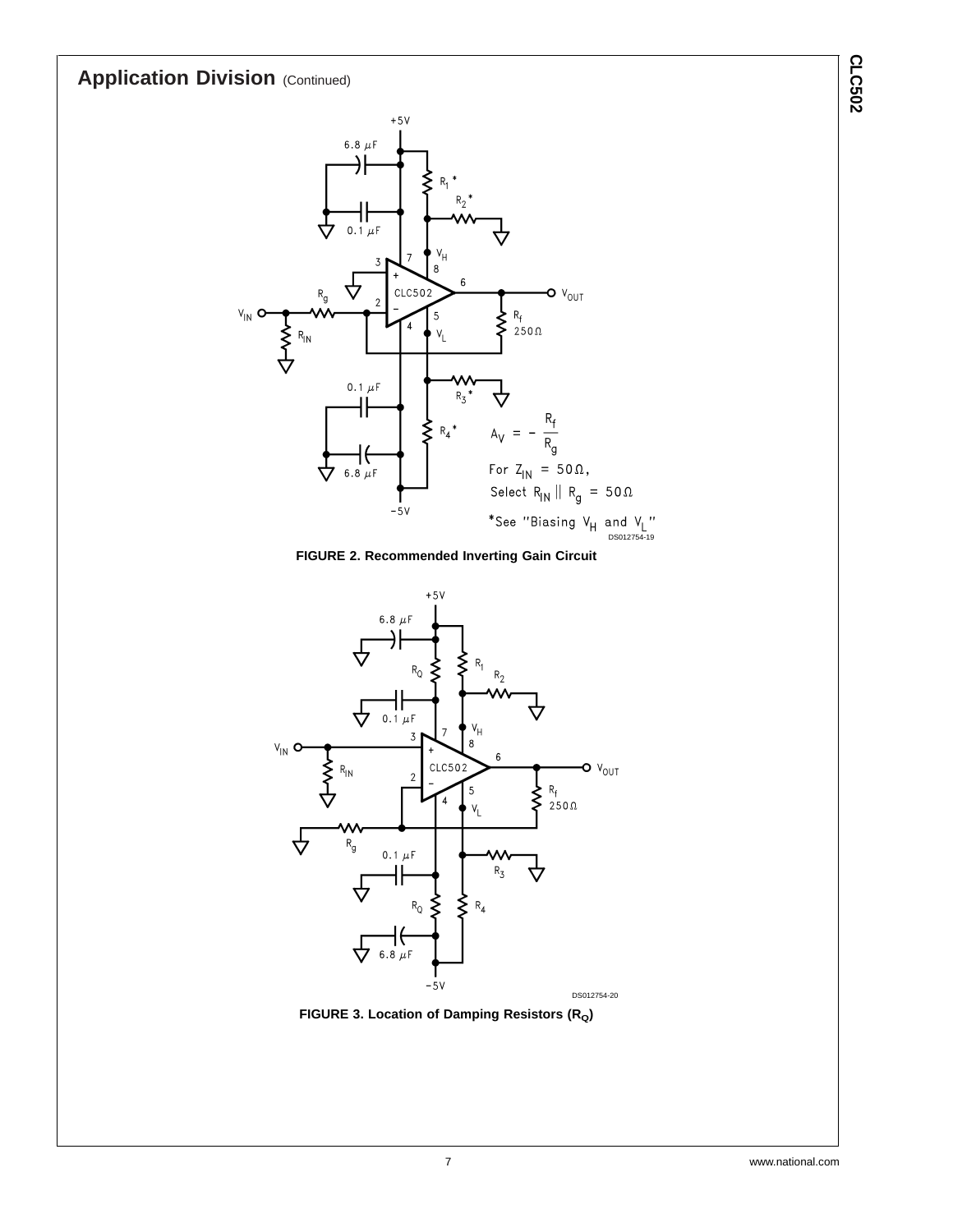### **Application Division (Continued)**

#### **Clamp Operation**

The maximum positive or negative excursion of the output voltage is determined by voltages applied to the clamping pins,  $V_H$  and  $V_L$ .  $V_H$  determines the positive clamping level;  $V_L$  determines the negative level. For example, if  $V_H$  is set at +2V and V<sub>L</sub> is set at −0.5V the output voltage is restricted within this -0.5V to +2V range. When the output voltage tries to exceed this level, the amplifier goes into "clamp mode" and the output voltage limits at the clamp voltage.

#### **Clamp Accuracy and Amplifier Linearity**

Ideally, the clamped output voltage and the clamp voltage should be identical. In practice, however, there are two sources of clamp inaccuracy: the inherent clamp accuracy (which is shown in the specification page) and resistor divider action of open-loop output resistance of 10Ω and the load resistor. Or, in equation form,

$$
V_{OUT, clamp} = (V_{H or L} \pm 300 \text{ mV}) \frac{R_L}{R_L + 10 \Omega}
$$
 (1)

When settling the clamp voltages, the designer should also recognize that within about 200mV of the clamp voltages, amplifier linearity begins to deteriorate. (See plot on previous page.)

#### **Biasing V<sub>H</sub> and V<sub>L</sub>**

Each of the clamping pins is buffered internally so simple resistive voltage divider circuits work well in providing the clamp voltages.  $V_L$  and  $V_H$  can be set by choosing the divider resistors using:

$$
V_{H} = (5V) \left( \frac{R_{2}}{R_{1} + R_{2}} \right) \quad V_{L} = (-5V) \left( \frac{R_{3}}{R_{3} + R_{4}} \right)
$$
(2)

As a general guideline, let  $R_1 + R_2 \cong R_3 + R_4 \cong 5k\Omega$ .

 $V_H$  should be biased more positively than  $V_L$ .  $V_H$  may be biased below 0V; however, with this biasing, the output voltage will actually clamp at 0V unless a simple pull down circuit is added to the op amp output (when clamped against  $V_H$ , the output cannot sink current). An analogous situation and design solution exists for  $V<sub>L</sub>$  when it is biased above 0V, but in this case, a pull up circuit is used to source current when the amplifier is clamped against  $V_L$ .

The clamp voltage range rating is that for normal operation. Problems in over driven linearity may occur if the clamps are set outside this range so this is not suggested under any conditions. If the clamping capability is not required, the CLC402 (low gain op amp with fast 14-bit settling) may be a more appropriate part.

The clamps, which have a bandwidth of about 50MHz, may be driven by high frequency signal source. This allows the clamping level to be modulated, which is useful in many applications such as pulse amplitude modulation. The source resistance of the signal source should be less than 500 $Ω$  to ensure stability.

#### **Clamp-Mode Dynamics**

As can be seen in the clamped pulse response plot, clamping is virtually instantaneous. Note, however, that there can be a small amount of overshoot, as indicated on the specification page. The output voltage stays at the clamp voltage level as long as the product of the input voltage and the gain setting exceeds the clamp voltage. When the input voltage decreases, it will eventually reach a point where it is no longer trying to drive the output voltage above the clamp voltage. When this occurs, there is typically a 5-10ns "overload recovery from clamp," which is the time it takes for the op amp to resume linear operation. The normal op amp parameters, such as the rise time, apply when the op amp is in linear operation.

#### **Optimizing Settling Time Performance**

To obtain the best possible settling time performance for the CLC502, some additional design criteria must be considered, particularly when driving loads of less than  $500\Omega$ . When driving a 100 $\Omega$  load, a step of a few volts on the output will create a large step of current in the power supplies. In some cases, this step will cause a small ringing on the power supply due to the bypass capacitor (.1µF) oscillating with the inductance in the power supply trace. The critical trace is the power supply trace between the two capacitors (a trace inductance of 20nH will be enough to degrade settling time performance). The frequency of the ring can be determined by

$$
f = \frac{1}{2\pi\sqrt{C^*L_{Trace}}}
$$
 (3)

and any reduction in this frequency will improve performance due to better power supply rejection at lower frequencies . To obtain the best performance, small resistor,  $R_Q$ , may be added in the trace to dampen the circuit (See Figure 3). An  $R_{\Omega}$  of 5-10 $\Omega$  will result in excellent settling performance and will have only minor impact on other performance characteristics. No provision for  $R<sub>o</sub>$  has been made on the evaluation board available from National as part #730013. It can, however, be easily added by cutting a trace and adding a 5- 10 $\Omega$ resistor, as shown in Figure 3, for both supplies.

#### **DC Accuracy and Notes**

Since the two inputs for the CLC502 are quite dissimilar, the noise and offset error performance differs somewhat from that of a standard differential input amplifier. The two input bias currents are physically unrelated rendering bias current cancellation through matching of the inverting and non-inverting source resistance ineffective.

In Equation 3, the output offset is the algebraic sum of the equivalent input voltage and current sources that influence DC operation. Output noise is determine similarly except that a root-sum-of-squares replaces the algebraic sum.  $R_s$  is the non-inverting pin source resistance.

> Output Offset  $V_o = \pm$  IBN x R<sub>s</sub> (1 + R<sub>f</sub>/R<sub>g</sub>)  $\pm$ VIO (1+  $R_f/R_g$ ) ± IBI x  $R_f$

#### **Printed Circuit Layout**

As with any high frequency device, a good PCB layout will enhance performance. Ground plane construction and good power supply bypassing close to the package are critical to achieving full performance. In the non-inverting configuration, the amplifier is sensitive to stray capacitance to ground at the inverting input. Hence, the inverting node connections should be small with minimal coupling to the ground plane. Shunt capacitance across the feedback resistor should not be used to compensate for this effect.

The device is also very sensitive to parasitic capacitance on the output pin. The plots include a suggested series  $R<sub>S</sub>$  to de-couple this effect. Evaluation boards (part number 730013 for through-hole and 730027 for SOIC) for the CLC502 are available.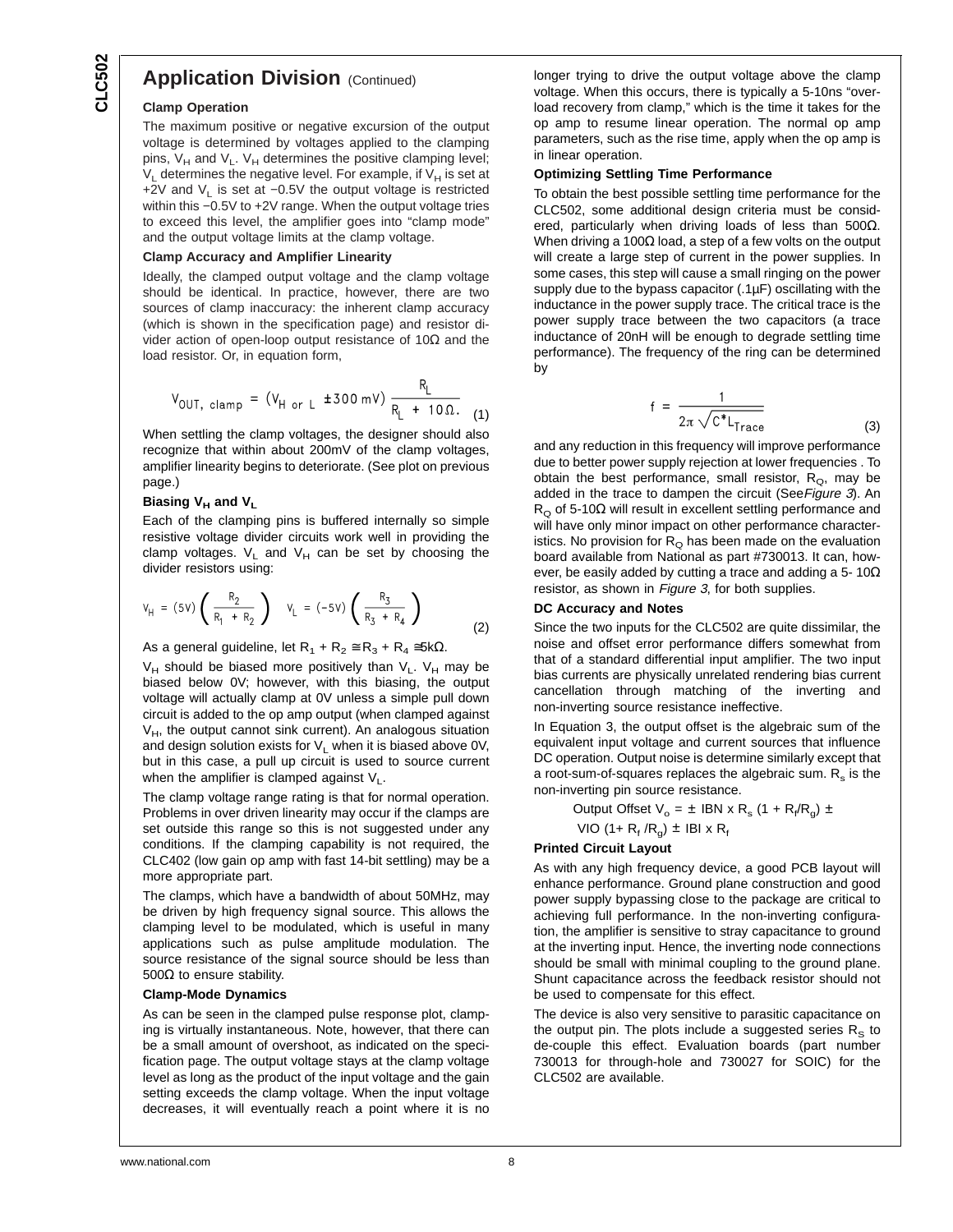